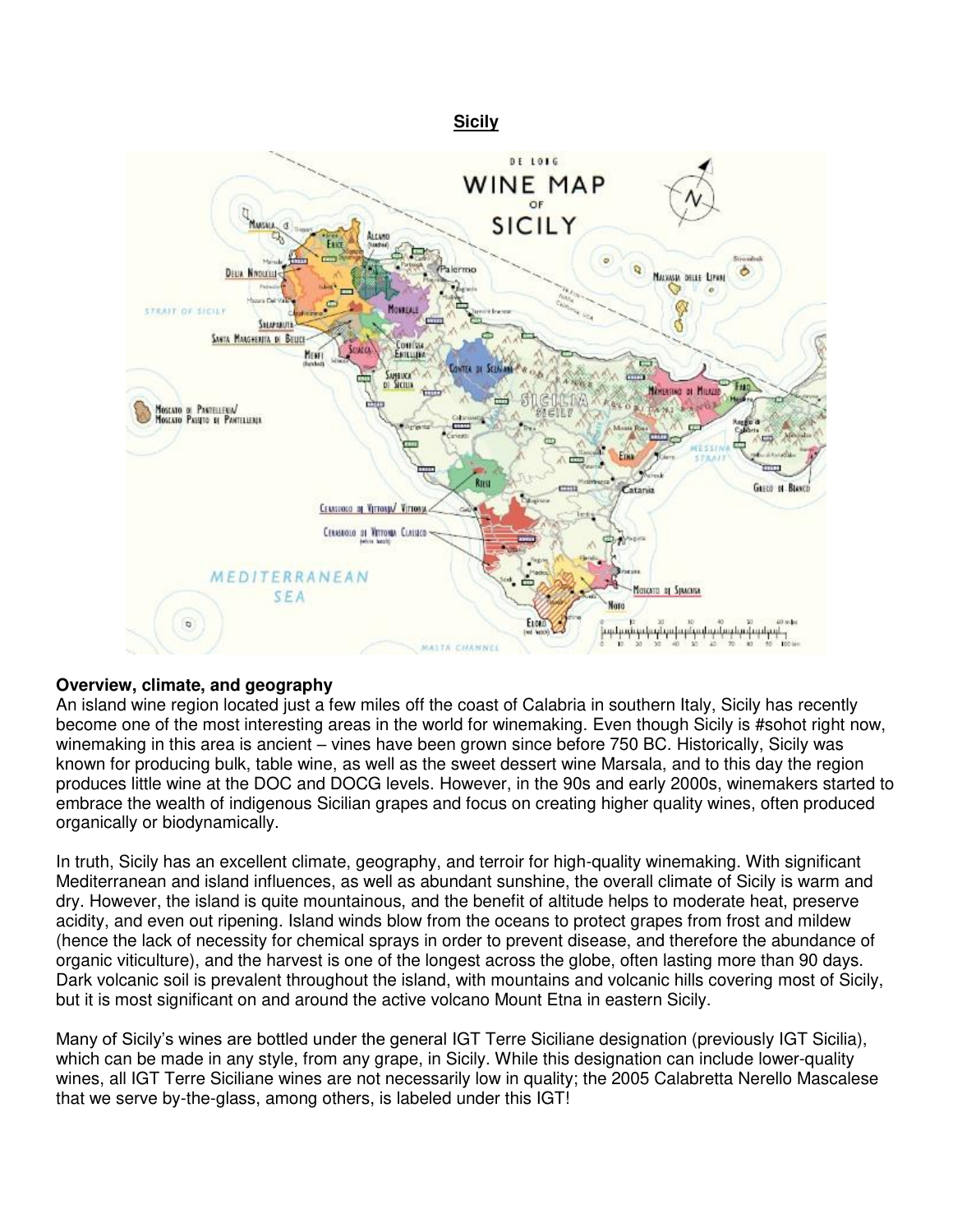#### **Sicily's claim to fame: Etna DOC**

Probably the most well-known of Sicily's wine regions is Etna DOC, a semicircular region that curves around the base of Europe's largest active volcano, Mount Etna. Set along the east side of the island, Etna was Sicily's first DOC, designated in 1968, and while winemaking is ancient in Etna, poverty in the region caused many of Etna's vineyards to be abandoned, with locals seeking work in more prosperous parts of the country. In the early 1980s, there were less than 10 Etna wine producers, compared to more than 70 today. While many of the remaining producers were ripping out old vines to plant international grape varieties, hoping to gain international recognition through familiar grapes, one producer, Giuseppe Benanti, consulted with local oenologist Salvo Foti, who would soon become a star Sicilian winemaker and consultant. Foti vehemently opposed turning away from local grape varieties, arguing that ancient vineyards held untapped potential and by restoring them, Sicily's wine identity could bring back prosperity to the region.



So what makes Etna DOC, a region sometimes compared to Burgundy, special enough to risk smoke, steam, and lava from a relatively frequently erupting volcano? The answer is a combination of factors that can



basically be summed up as terroir. First, the soil: black volcanic soil dominates here. This not only adds a distinct minerality to the wines here, but historically, vines planted in this well-draining volcanic soil tend to be extra resilient. In fact, the soils themselves are resistant to the root louse phylloxera, which decimated vineyards across Europe in the late 1800s, so there is an abundance of old, sometimes prephylloxera grape vines in Etna.

Second, Etna DOC offers altitude, a key counterbalance to Sicily's hot, sunny climate. Vines can be planted over 3500 feet above sea level, but there is a growing trend to seek out higher and higher elevation vineyard sites (Mount Etna itself

is over 10,000 feet tall). Temperatures are cooler at higher elevations, and the soil is even richer with volcanic deposits, creating delicate, focused, and intensely minerally wines. The high elevation game is a dangerous one to play, however, as vineyards come in closer proximity to the mouth of the volcano.

Finally, exposure is key in Etna. The best vineyards in the region lie in Mount Etna's rain shadow, protecting them from moisture and allowing winemakers to farm without excessive chemical additions in the vineyard. The vineyards are also in close proximity to the Mediterranean, which reflects sunlight off the water and onto the vineyards. This is what allows winemakers to seek elevations that are some of the highest in the world; whereas normally temperatures would be too cool for the grapes to ripen, this sunlight reflection helps with complete ripening. Hence, wines with such acidity and finesse can still have ripe fruit flavors.



 *Fun fact: Mount Etna last erupted on December 3, 2015, with a lava fountain that reached a kilometer above the mouth of the volcano!*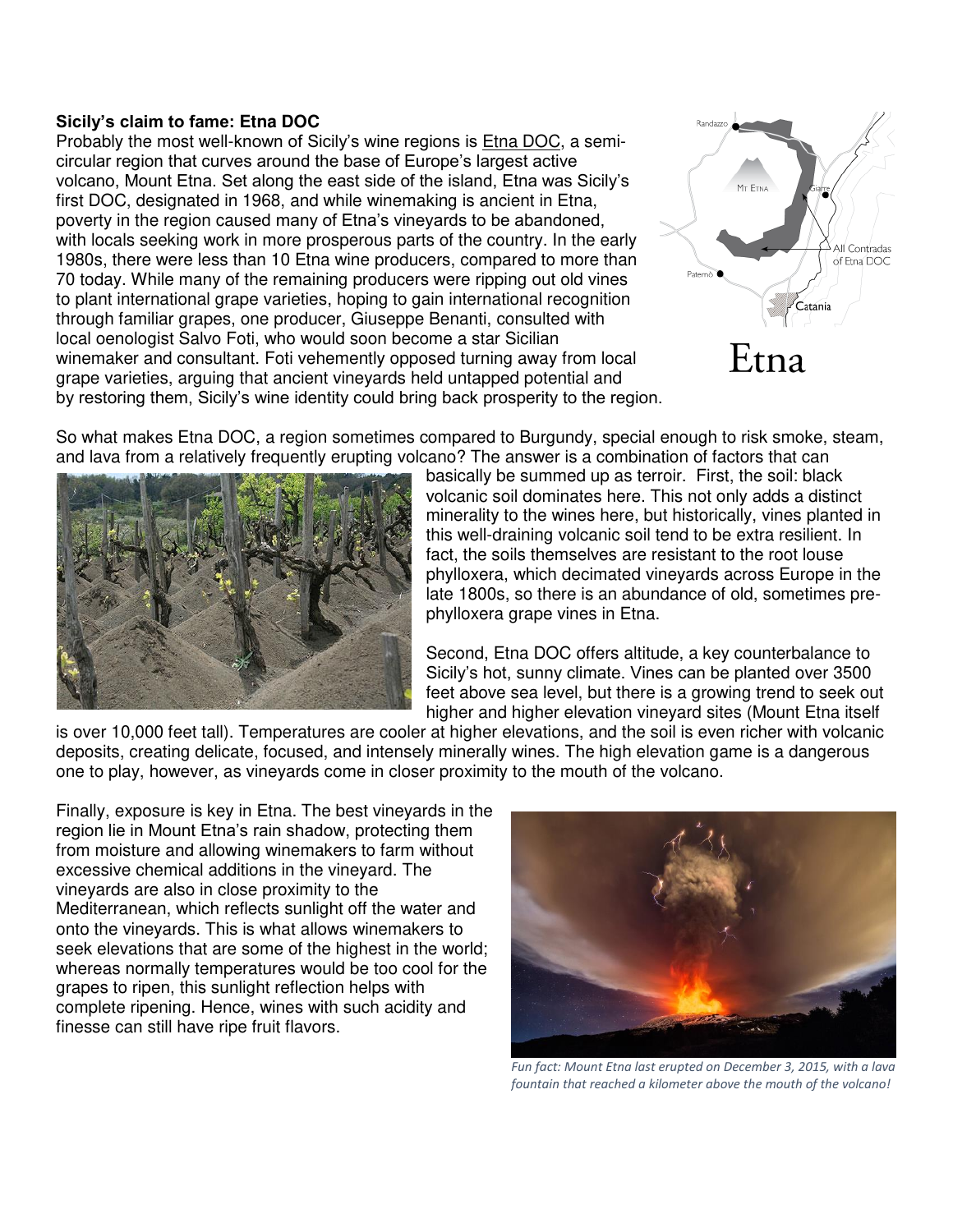## **The wines and grapes of Etna DOC**

#### Etna Rosso

As in most of western Sicily, Etna is most known for producing red wine, known as Etna Rosso. Nerello Mascalese, named for the plain of Mascali at the base of Mount Etna, is the most important red grape here, where it's made either as a varietal wine or as part the majority of a blended wine. Due to the fact that Nerello Mascalese is a late-ripening variety and is planted high up the volcano, where it's cooler, it is one of the last grapes harvested in all of Sicily, usually not picked until the second half of October. Sometimes likened to Pinot Noir or Nebbiolo, it tends to produce light-colored wines with plenty of acidity – thanks in no small part to the fact that it is usually grown at high elevation – and present, though not overtly harsh, tannins. Aroma and flavor-wise, Nerello Mascalese tends to be bright and red-fruited, and planted in the volcanic region of Etna, it readily showcases minerality from the soils.

While Nerello Mascalese is king in Etna – it must comprise at least 80% of a DOC-level wine – it is typically blended with a bit of it's Etna Rosso counterpart, Nerello Cappuccio. While Nerello Cappuccio, at a maximum of 20% of the blend, doesn't have quite as much influence on the final blend, it adds necessary body, color, and alcohol to Etna Rosso wines. Fleshier and fruitier, it can be thought of as the Merlot to Nerello Mascalese's Cabernet Sauvignon. Some producers do create 100% Nerello Cappuccio wines, but they cannot be labeled as Etna DOC and they generally lack the focus and structure that Nerello Mascalese brings to the table.

Etna Rosso wines also permit for up to 10% of the blend to be made up of other local red grapes.

#### Etna Bianco

Etna also does white wine well, and Etna Bianco bottlings, like Etna Rosso, can either be made as varietal or blended wines. Carricante is the primary grape used in Etna Bianco and must make up at least 60% of any DOC-level wine. Though Carricante has been grown for centuries – it dates back to the  $9<sup>th</sup>$  century, in fact – it still only covers about 250 acres of Sicily's vineyards (comparatively, Cataratto covers over 100,000!). High natural acidity and citrus flavors are hallmarks of Carricante, and therefore, of Etna Bianco wines in general. Versatile in nature, Etna Bianco can range in style from simple and fresh, with racy acidity, to intensely flavored and complex, with savory, minerally qualities, depending on vineyard site, vinification, and aging.

Carricante can also be blended with up to 40% Cataratto, Sicily's most planted grape, and a maximum of 15% other non-aromatic white grapes, such as Trebbiano and/or Minella Bianca.

### **The wines and grapes of Vittoria**

Located along the southern coast of Sicily, in the southeastern province of Ragusa, is the region of Vittoria, where the majority of wine production is red wine. Here exists both the Vittoria DOC, an appellation for both red and white wines, and the region's star Cerasuolo di Vittoria DOCG. Both appellations cover the same physical area but produce two different types of wines. For Cerasuolo di Vittoria DOCG, Sicily's first and only DOCG appellation, elevated from DOC in 2005, winemakers produce bright, cherry-colored (hence *cerasuolo*, meaning cherry-like) wines that tend to be medium-bodied, as opposed to the more deeply colored wines of Vittoria.

Cerasuolo di Vittoria wines must always be a blend of two grapes: Nero d'Avola and Frappato.

CERNIFOLD OF VITTORIA VITTORIA Секаноло от Уртона Слоясо ANEAN CHANNEL

Named for the town of Avola, Nero d'Avola is Sicily's most planted red grape. Historically used for table wine, due to its ability to produce high volumes of wine with deep color, Nero d'Avola gained recognition as a quality grape in the late 90s when a few Vittoria producers started bottling single varietal wines from this grape. It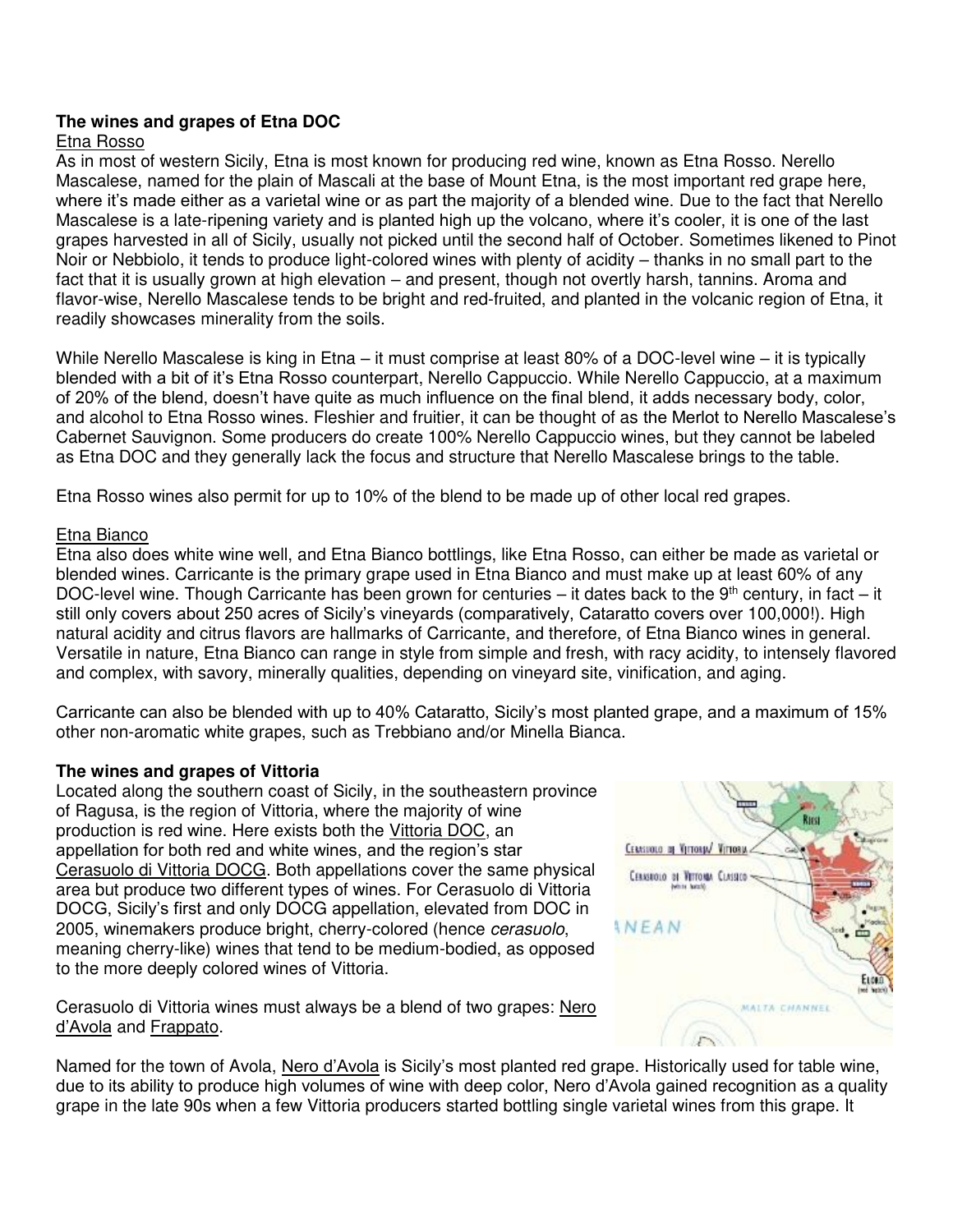comprises the majority of the blend in Cerasuolo di Vittoria, where it contributes full body, moderate-plus tannins, deep color, and rich fruit flavors. Sometimes likened to Shiraz/Syrah, Nero d'Avola's aromas and flavors include black cherry, dark raspberry, chocolate, pepper, and more. There are two different major winemaking styles when it comes to quality Nero d'Avola: fruit-forward, rich versions, often with new oak influence, or lighter, more elegant versions without oak influence, that bring out the more red-fruited, herbal side of the grape. Unfortunately, there are still quite a few low-quality Nero d'Avola wines produced, which usually lack acid, are high in alcohol, and have jammy, overripe fruit flavors.

Frappato may comprise less of the blend in Cerasuolo di Vittoria, but it contributes a much needed tenor note to Nero d'Avola's bass. Light-colored, high in acidity, and light in body, Frappato balances the scales and brings freshness to blends. The grape tends to be aromatic and floral, with flavors of red cherry, strawberry, and red flowers, plus a true "grapey" quality – almost like cru Beaujolais. Single varietal bottlings are also made (usually labeled as Sicilia DOC or Terre Siciliane IGT) and are perfect for warm-weather drinking: light-bodied and peppy, with low tannins and lots of freshness.

As for the blend of Cerasuolo di Vittoria, 50 to 70% must be from Nero d'Avola and 30 to 50% must be from Frappato. The wine must be aged at least until June 1 of the year following harvest (about 9 months from harvest). A Classico version of Cerasuolo di Vittoria is produced as well and must be made from grapes harvested in a delineated "classico" region within Vittoria, which more closely matches the original heart of vine growing in this area. These bottlings must be aged longer, until March 1 of the second year following harvest (about 18 months). The DOCG regulations also limit the amount of maceration that winemakers can use for the grapes so that the finished wines are a light *cerasuolo* color. The wines can vary in style, but overall, they tend to be medium-bodied, with smooth tannins, red fruit flavors, herbal notes, and a present earthiness that can sometimes be ashy, due to the volcanic soil found here.

#### **The wines and grapes of western Sicily**

Though the wines of eastern Sicily have garnered the majority of the Sicilian wine spotlight recently, it's thanks to a specialty wine of western Sicily that the island's wines gained their first international recognition. The fortified dessert wine Marsala put Sicily's wines on the map in the late 1700s, when an Englishman landed in Marsala, a city tucked in the northwestern corner of the island, and discovered that that the local wine produced was similar to Spanish and Portuguese fortified wines (Sherry, Port, and Madeira) which were popular in England at the time.

Marsala is a wine from the Marsala DOC area around the city of Marsala and can be either dry or sweet. It becomes a sweet wine through the process of fortification, a technique famously used in Port, Sherry, and Madeira wines. While a wine is fermenting, a winemaker will add grape spirit (brandy) to the wine. This raises the alcohol content to anywhere between 15 – 20% and kills off any remaining yeast, stopping fermentation. The reason for fortification originally – as with other fortified wines – was so that the wine could withstand long ocean voyages. The tradition continued because export markets preferred the style. Marsala also has a variety of different classifications based on sweetness, aging (it typically spends time in barrel), and color. Unfortunately, most consumers today think of Marsala simply as a cheap cooking wine, despite its history!, because in the 1960s that large cooperatives started focusing on quantity, rather than quality, and the overall reputation of Marsala diminished. Quality Marsala is high in alcohol and quite viscous, with characteristic nutty, caramel-like, oxidative flavors.

Marsala is typically made one or more of three different grapes: Grillo, Inzolia, and Cataratto. However, partially due to the fact that dessert wine has fallen out of fashion in export markets (like the United States) more and more producers in western Sicily are making still or sparkling table wines from these grapes as well, usually labeled as DOC Terre Siciliane.